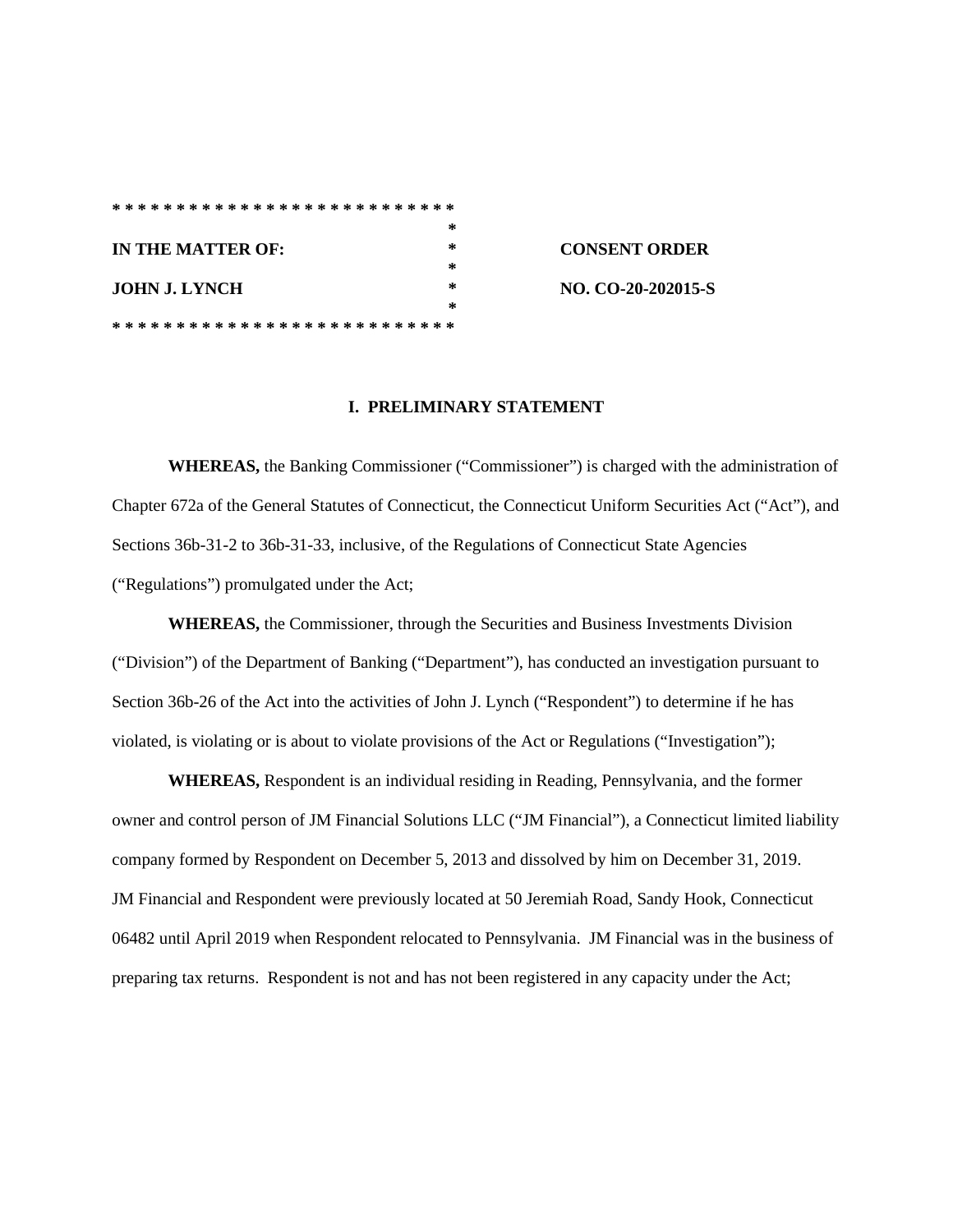**WHEREAS,** Woodbridge Group of Companies, LLC (d/b/a Woodbridge Wealth)

("Woodbridge") is a Delaware limited liability company formed on December 11, 2014 and based in California. From approximately 2012 through 2017, Woodbridge offered and sold interests in multiple investment funds, including, but not limited to, Woodbridge Mortgage Investment Fund 3, LLC ("Fund 3"), Woodbridge Mortgage Investment Fund 3A, LLC ("Fund 3A"), Woodbridge Mortgage Investment Fund 4, LLC ("Fund 4") and Woodbridge Commercial Bridge Loan Fund 2, LLC ("Fund 2") (collectively "Woodbridge Funds");

**WHEREAS,** the Woodbridge Funds each filed with the SEC a securities registration exemption pursuant to Rule 506 of Regulation D on September 19, 2014; October 30, 2015; November 21, 2016; and November 22, 2016, respectively;

**WHEREAS,** Fund 3A filed a Notice of Sale of Securities pursuant to Rule 506 of Regulation D with the Department, effective May 13, 2016;

**WHEREAS,** Fund 4 filed a Notice of Sale of Securities pursuant to Rule 506 of Regulation D with the Department effective October 4, 2017;

**WHEREAS,** neither Fund 2 nor Fund 3 filed a Notice of Sale of Securities pursuant to Rule 506 of Regulation D with the Department. The interests in Fund 2 and Fund 3 constitute securities within the meaning of Section 36b-3(19) of the Act, which securities were not registered under Section 36b-16 of the Act nor were they the subject of a filed exemption claim or claim of covered security status;

**WHEREAS,** on December 20, 2017, the Securities and Exchange Commission ("SEC") filed a *Complaint for Injunctive and Other Relief* in the United States District Court for the Southern District of Florida against Woodbridge, Robert H. Shapiro (Woodbridge's owner and control person), and multiple Woodbridge affiliates. (*Securities and Exchange Commission v. Robert H. Shapiro, et al.,* Case No. 1:17 cv-24624, S.D.Fla.) (the "Florida Action"). The SEC alleged, in pertinent part, that:

> Beginning in July 2012 through December 4, 2017, Defendant Robert H. Shapiro ("Shapiro") used his web of more than 275 Limited Liability Companies to conduct a massive Ponzi scheme raising more than \$1.22 billion from over 8,400 unsuspecting investors nationwide through fraudulent unregistered securities offerings. Shapiro promised investors they would be repaid from the high rates of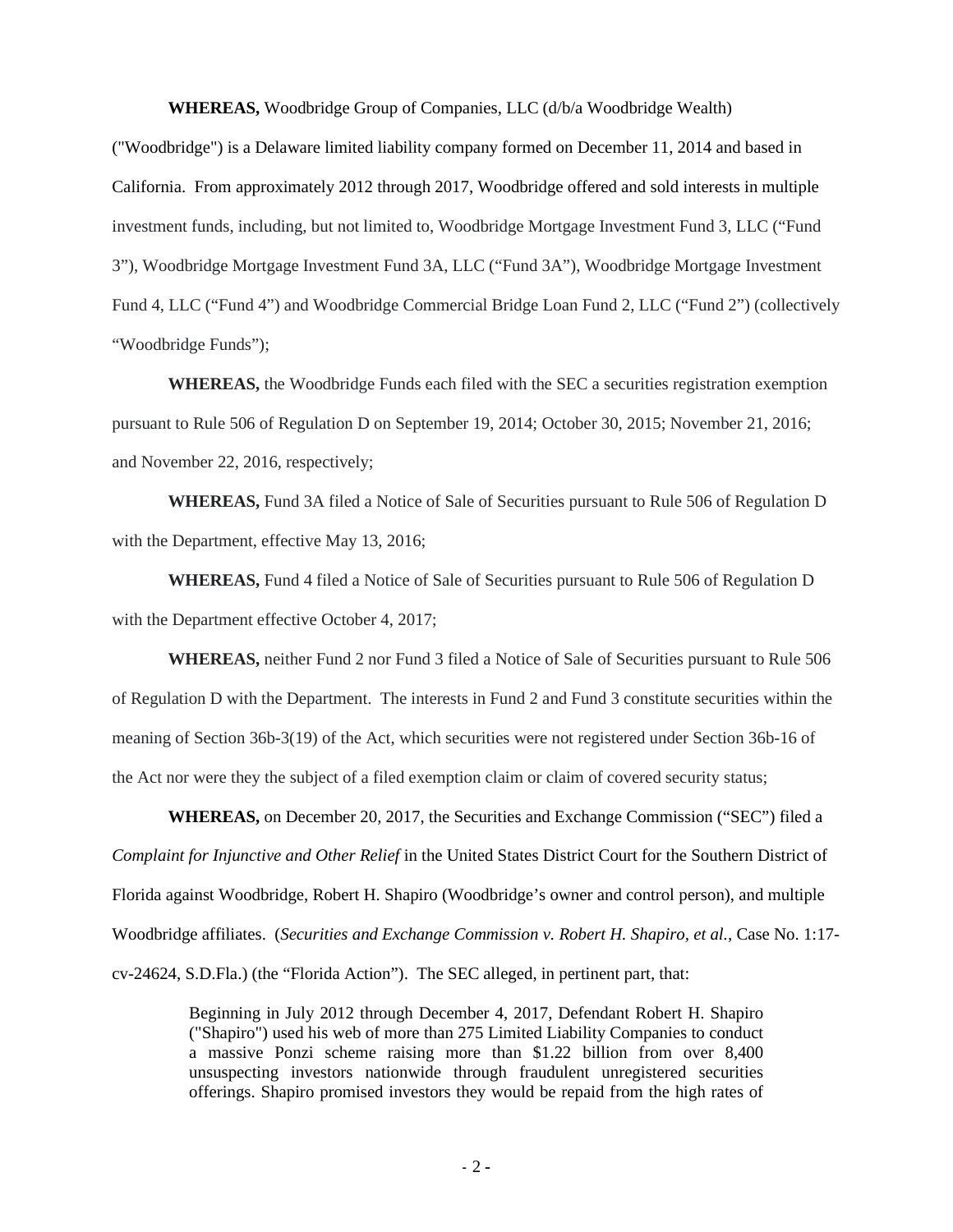interest Shapiro's companies were earning on loans the companies were purportedly making to third-party borrowers. However, nearly all the purported third-party borrowers were actually limited liability companies owned and controlled by Shapiro, which had no revenue, no bank accounts, and never paid any interest under the loans.

**WHEREAS,** on December 27, 2018, the court in the Florida Action entered a *Final Judgment as to Debtor Defendants*, ordering Woodbridge, Shapiro and its affiliates to disgorge \$892,173,765 to the SEC to distribute through a "fair fund". (*SEC v. Shapiro, et al.*, December 27, 2018, ECF No. 159) The purpose of the "fair fund" is to reimburse investors who purchased investment funds sold by Woodbridge, including the Woodbridge Funds;

**WHEREAS,** the Commissioner, as a result of the Investigation, has obtained evidence, based on information identified by Woodbridge to the Commissioner, that, from approximately June 2016 to approximately November 2017, Respondent, through JM Financial, offered and sold approximately \$65,000 in the Woodbridge Funds to three individuals ("Woodbridge Investors"). Respondent received \$2,583.33 in total remuneration from Woodbridge ("remuneration");

**WHEREAS,** the Commissioner, as a result of the Investigation, has obtained evidence that during the time Respondent was offering and selling interests in the Woodbridge Funds, Respondent was not registered as an agent of issuer of Woodbridge under the Act;

**WHEREAS,** Respondent maintains that it was his understanding, based on Woodbridge's representations, that the Woodbridge Funds were not securities and did not need any securities registration;

**WHEREAS**, the Commissioner, as a result of the Investigation, has reason to believe that a basis exists under Section 36b-27 of the Act for the initiation of administrative proceedings seeking the entry of an order to cease and desist, an order to provide disgorgement against Respondent and an order imposing fine;

**WHEREAS,** Section 36b-31(a) of the Act, provides, in relevant part, that "[t]he commissioner may from time to time make . . . such . . . orders as are necessary to carry out the provisions of sections 36b-2 to 36b-34, inclusive";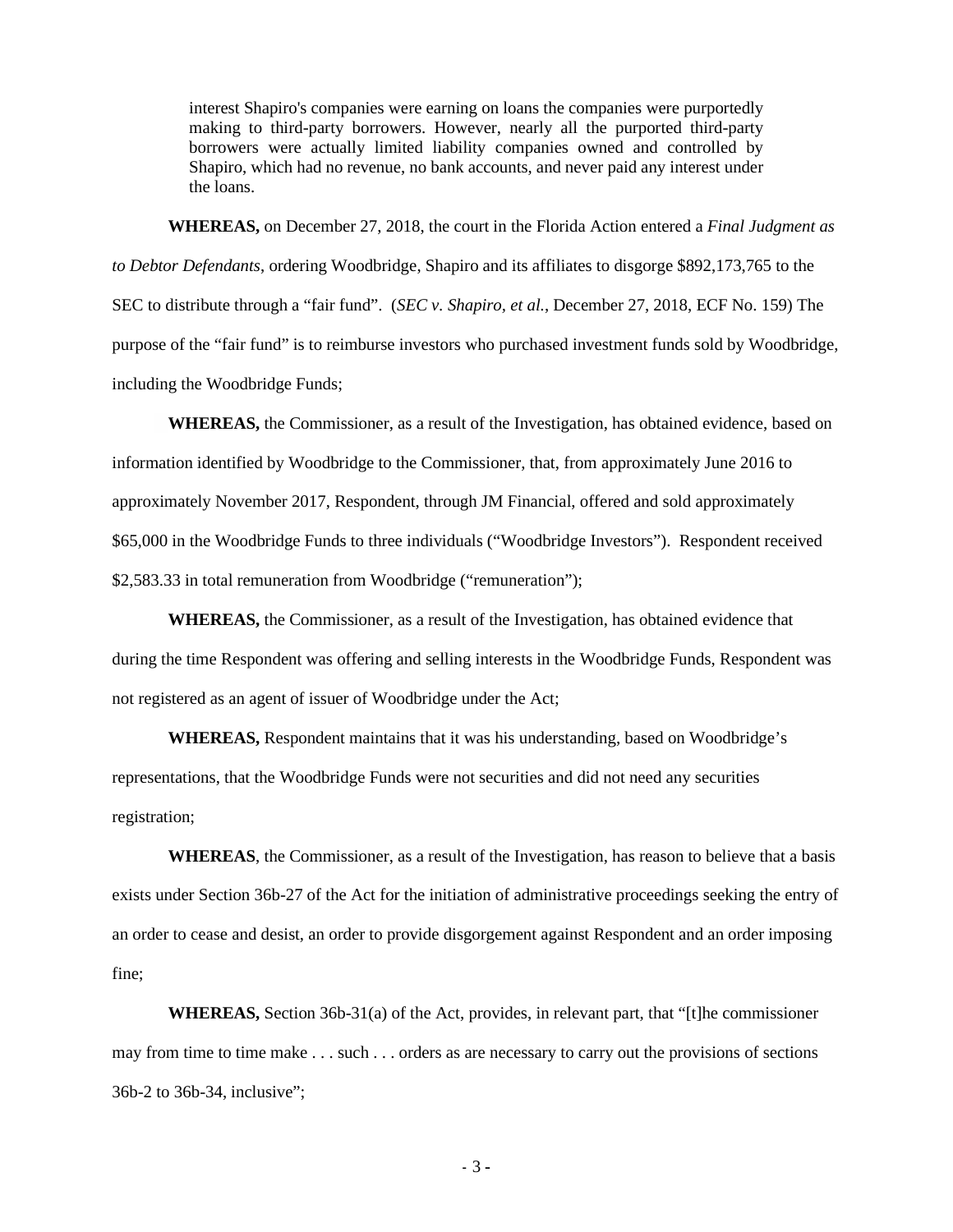**WHEREAS,** Section 36b-31(b) of the Act, provides, in relevant part, that "[n]o . . . order may be made . . . unless the commissioner finds that the action is necessary or appropriate in the public interest or for the protection of investors and consistent with the purposes fairly intended by the policy and provisions of sections 36b-2 to 36b-34, inclusive";

**WHEREAS,** an administrative proceeding initiated under Section 36b-27 of the Act would constitute a "contested case" within the meaning of Section 4-166(4) of the General Statutes of Connecticut;

**WHEREAS,** Section 4-177(c) of the General Statutes of Connecticut and Section 36a-1-55(a) of the Regulations provide that a contested case may be resolved by consent order, unless precluded by law;

**WHEREAS,** without holding a hearing and without trial or adjudication of any issue of fact or law, and prior to the initiation of any formal proceeding, the Commissioner and Respondent reached an agreement, the terms of which are reflected in this Consent Order, in full and final resolution of the matters described herein;

**WHEREAS,** Respondent expressly consents to the Commissioner's jurisdiction under the Act and to the terms of this Consent Order;

**WHEREAS,** the issuance of this Consent Order is necessary or appropriate in the public interest or for the protection of investors and consistent with the purposes fairly intended by the policy and provisions of the Act.

**AND WHEREAS,** Respondent, through his execution of this Consent Order, specifically assures the Commissioner that none of the violations alleged in this Consent Order shall occur in the future.

### **II. CONSENT TO WAIVER OF PROCEDURAL RIGHTS**

**WHEREAS,** Respondent, through his execution of this Consent Order, voluntarily waives the following rights:

1. To be afforded notice and an opportunity for a hearing within the meaning of Sections 36b-27 and Section 4-177(a) of the General Statutes of Connecticut;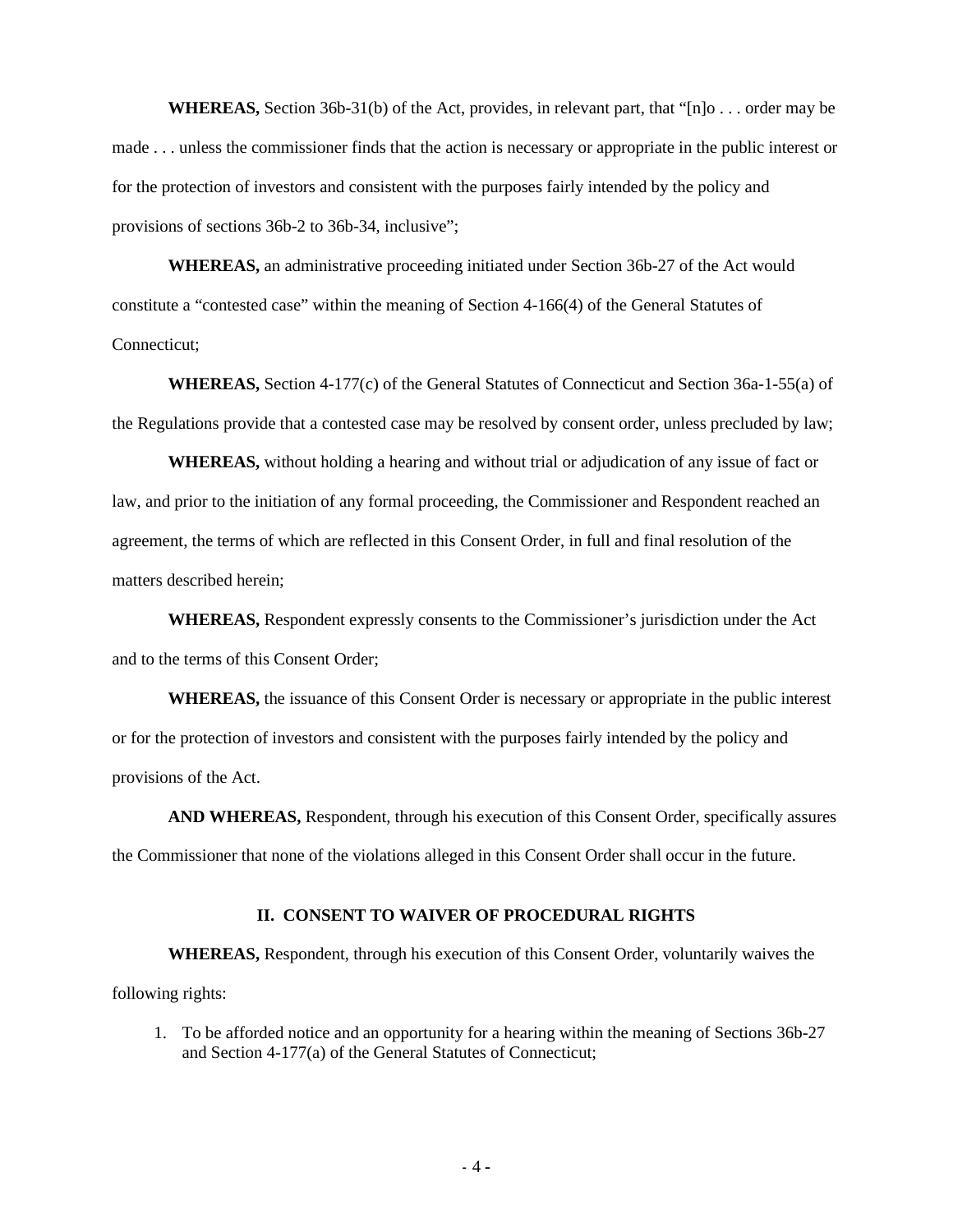- 2. To present evidence and argument and to otherwise avail himself of Sections 36b-27 and Section 4-177c(a) of the General Statutes of Connecticut;
- 3. To present his position in a hearing in which he is represented by counsel;
- 4. To have a written record of the hearing made and a written decision issued by a hearing officer; and
- 5. To seek judicial review of, or otherwise challenge or contest the matters described herein, including the validity of this Consent Order.

## **III. ACKNOWLEDGEMENT OF THE COMMISSIONER'S ALLEGATIONS**

**WHEREAS**, Respondent, through his execution of this Consent Order, acknowledges, without

admitting or denying, the following allegations of the Commissioner:

- 1. From approximately June 2016 to approximately November 2017, Respondent violated Section 36b-16 of the Act by offering and selling securities that were not registered under Section 36b-16 of the Act nor were they the subject of a filed exemption claim or claim of covered security status;
- 2. From approximately June 2016 to approximately November 2017, Respondent violated Section 36b-6(a) of the Act by transacting business as an unregistered agent of issuer of Woodbridge; and
- 3. A basis exists under Section 36b-27 of the Act for the entry of an order to cease and desist, an order to provide disgorgement of remuneration and an order imposing fine;

# **IV. CONSENT TO ENTRY OF SANCTIONS**

**WHEREAS,** Respondent, through his execution of this Consent Order consents to the

Commissioner's entry of a Consent Order imposing on them the following sanctions:

- 1. Respondent either directly or through any person, organization, entity or other device, shall cease and desist from engaging in conduct constituting or which would constitute a violation of the Act or any regulation or order under the Act including, without limitation, the offer and/or sale of securities in violation of Section 36b-16 of the Act and acting as an unregistered agent of issuer in violation of Section 36b-6(a) of the Act;
- 2. Respondent shall disgorge \$2,583.33 in remuneration (as identified by Woodbridge to the Commissioner) Respondent received from Woodbridge in connection with Respondent's sales of Woodbridge Funds, in accordance with the following:

No later than the date of the entry of this Consent Order, Respondent shall provide documentation to the Division evidencing that he has remitted \$2,583.33 in good funds to his legal counsel ("Counsel") for the purpose of depositing such funds into Counsel's client fund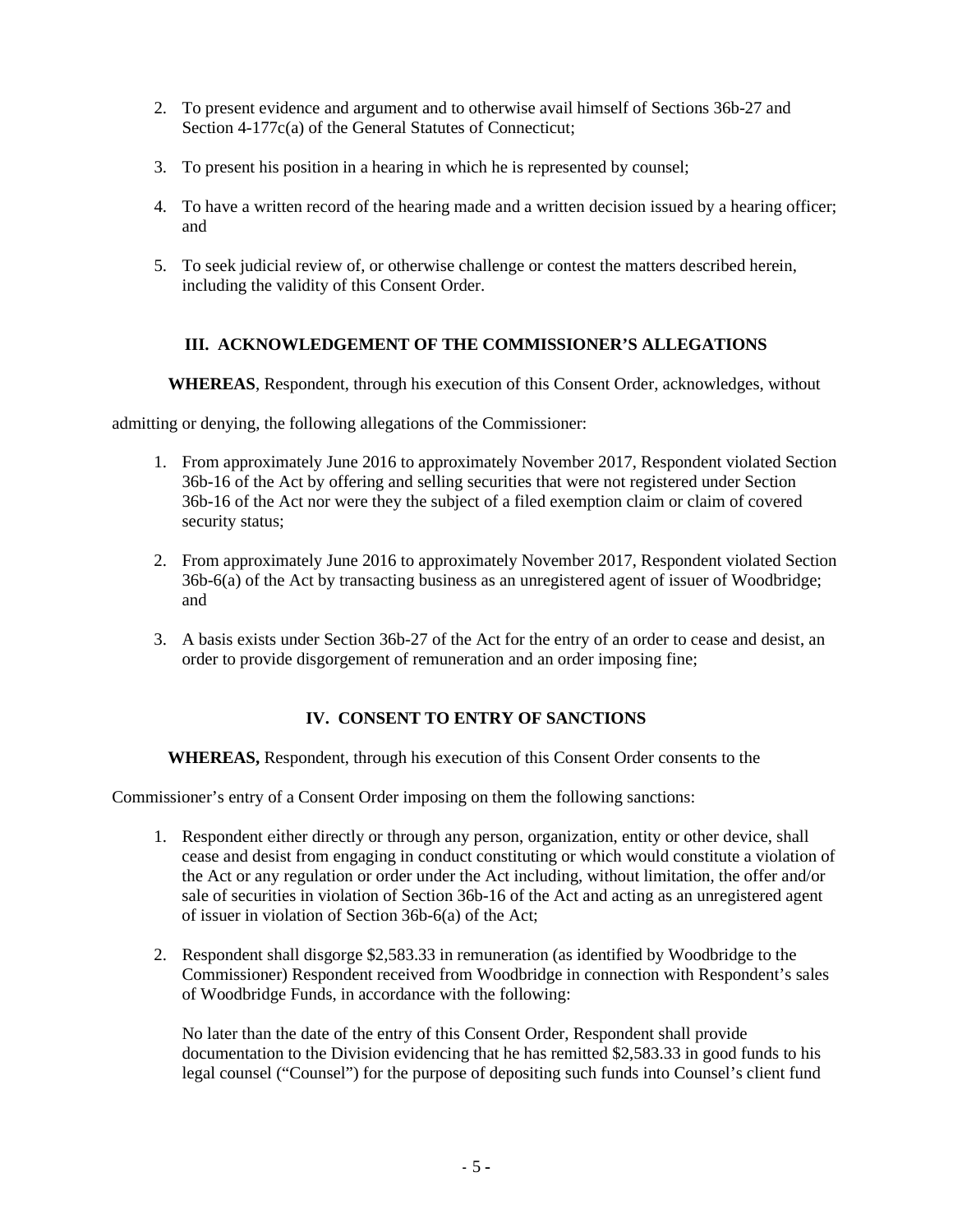account ("Account") and facilitating the disbursement through Counsel of remuneration received by Respondent from Woodbridge to the Woodbridge Investors.

No later than fourteen (14) days following the date of the entry of the Consent Order, Respondent shall forward to the Woodbridge Investors, or their estate, a copy of this Consent Order, together with written notice, preapproved by the Division Director, stating that the Woodbridge Investors, or their estate, are entitled to the disgorgement of remuneration to Respondent from Woodbridge from the Account if they respond within thirty (30) days and provide Respondent with disbursement instructions sufficient to make payment. Respondent shall make all reasonable efforts to confirm that the contact and address information for each Woodbridge Investor is up-to-date. Respondent, through his Counsel shall immediately notify the Division if Respondent is unable to locate one or more Woodbridge Investor notwithstanding the use of reasonable due diligence;

No later than fifty (50) days following the entry of this Consent Order, Respondent, through Counsel, shall disburse to the Woodbridge Investors the monies in the Account and provide written proof of disbursement to the Commissioner, including a copy of the check or wire transfer to each Woodbridge Investor. If one or more of the Woodbridge Investors cannot be located despite a diligent search, fails to provide sufficient disbursement instructions, fails to timely respond to the notice or unequivocally declines disbursement in writing, Respondent shall immediately notify the Division in writing; and

3. No later than the date this Consent Order is entered by the Commissioner, Respondent shall remit to the Department, by cashier's check, certified check or money order made payable to "Treasurer, State of Connecticut", the sum of three thousand five hundred dollars (\$3,500), which shall constitute an administrative fine.

### **V. CONSENT ORDER**

**NOW THEREFORE,** the Commissioner enters the following:

- 1. The Sanctions set forth above be and are hereby entered;
- 2. Entry of this Consent Order by the Commissioner is without prejudice to the right of the Commissioner to take enforcement action against Respondent based upon a violation of this Consent Order or the matters underlying its entry if the Commissioner determines that compliance with the terms herein is not being observed or if any representation made by Respondent set forth herein is subsequently determined to be untrue;
- 3. Nothing in this Consent Order shall be construed as limiting the Commissioner's ability to take enforcement action against Respondent based upon evidence of which the Division was unaware on the date hereof relating to a violation of the Act or any regulation, rule or order adopted or issued under the Act;
- 4. Respondent shall not take any action or make or permit to be made any public statement, including in regulatory filings or otherwise, denying, directly or indirectly, any allegation referenced in this Consent Order or create the impression that this Consent Order is without factual basis;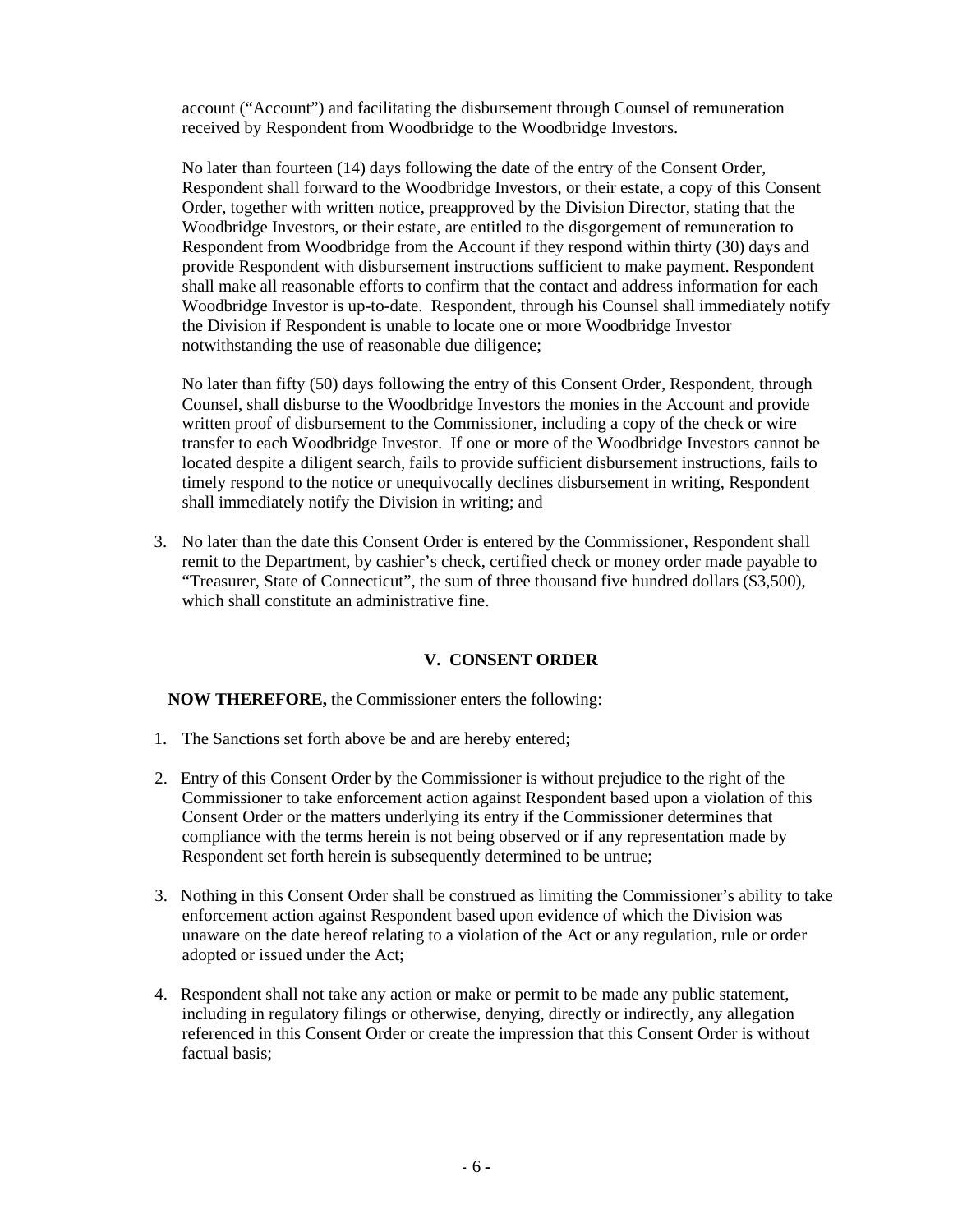- 5. Respondent shall not take any position in any proceeding brought by or on behalf of the Commissioner, or to which the Commissioner is a party, that is inconsistent with any part of this Consent Order. However, nothing in this Consent Order affects Respondent's testimonial obligations or right to take any legal or factual position in litigation, arbitration, or other legal proceedings in which the Commissioner is not a party;
- 6. Neither this Consent Order nor anything related to it shall toll any statutes of limitations for private civil claims of any Woodbridge Investor or limit any Woodbridge Investor from instituting or participating in any private claim against Respondent; and
- 7. This Consent Order shall become final when entered.

So ordered at Hartford, Connecticut,<br>this 6th day of August 2020. Jorge L. Perez this 6th day of August 2020.

Banking Commissioner